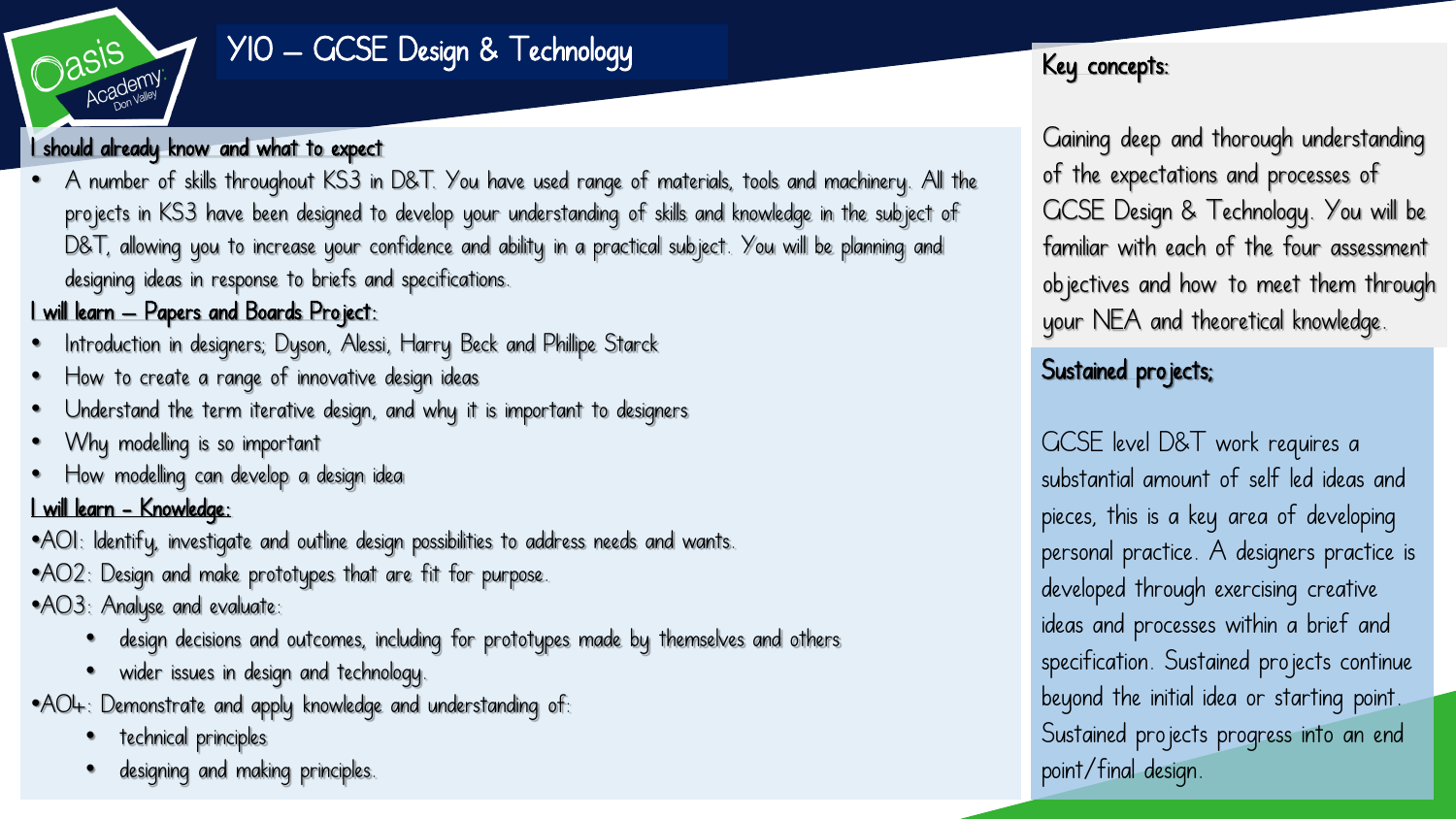

## Y10 – GCSE Design & Technology

# **KEY CONCEPTS**

# Understanding assessment objectives – GCSE Design & Technology

•AO1: Identify, investigate and outline design possibilities to address needs and wants.

•AO2: Design and make prototypes that are fit for purpose.

•AO3: Analyse and evaluate:

• design decisions and outcomes, including for prototypes made by themselves and others.

• wider issues in design and technology.

•AO4: Demonstrate and apply knowledge and understanding of:

- technical principles
- designing and making principles.

| Assessment             | GCSE assessment objectives are the four areas requiring fulfillment.        |
|------------------------|-----------------------------------------------------------------------------|
| objectives             | AOI - investigation & research - developing ideas                           |
|                        | AO2 - experimenting with a range of materials                               |
|                        | AO3 - recording investigations/research within a sketch book or portfolio   |
|                        | $AO+$ – Presenting ideas through a final practical piece                    |
| Portfolio              | A portfolio is a collection of work that showcases a project or processes.  |
| <b>Design Brief</b>    | I short statement of intent as to what you are going to make.               |
| <b>Subject</b>         | What is the theme What does the work showcase?                              |
| Analytical             | The ability to successfully collect relevant information and creatively     |
| understanding          | analyse. Making decisions and personal responses to pieces of art.          |
| <b>Visual elements</b> | Every piece of art is an assemblance of visual elements. Visual elements    |
|                        | include: line, shape, colour, tone and pattern                              |
| Critical               | critical understanding refers to a way of thinking, as artist we must think |
| understanding          | creatively.                                                                 |